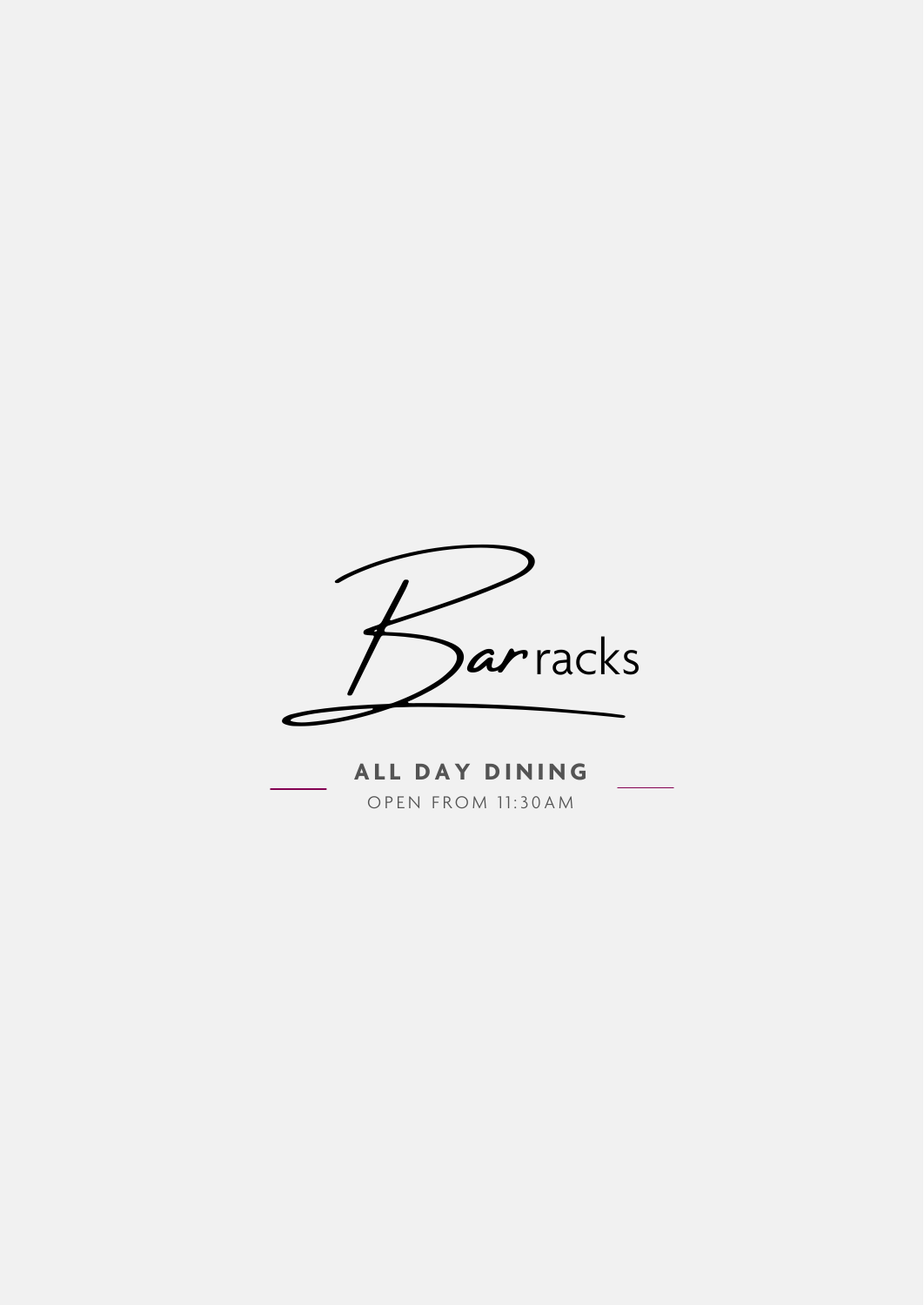**Garlic & Herb Bread (V) 10** *Add cheese \$2*

**Potato Wedges (V) 14**

**French Fries (V) 14**

**Sweet Potato Fries (V) 14**

**Onion Rings (V) 8**



**Windsor Duck Ragout 24**

Pappardelle, mushrooms

### **Cheese Tortellini (V) 22**

Sicilian pesto, gorgonzola and walnut



#### **Beer Battered Barramundi & Chips 26**

Barramundi with fries & garden salad, tartare sauce

#### **Panko crusted Chicken Schnitzel 24**

Served with fries, garden salad & your choice of sauce\* *Make it a Parmi \$3*

#### **Nachos 20**

Crisp corn chips topped with chili beef, salsa, sour cream, cheese, jalapeños & guacamole. Vegan/vegetarian available. *Additional toppings +\$2*

### **250GM Rib Sirloin 34**

With onion rings, fries, garden salad & your choice of sauce\*

### **Tasmanian Salmon En Croute 26**

Puff pastry wrapped salmon, garden salad, chat potatoes

#### **North Indian Lamb & Potato Curry 30**

Steamed Basmati rice, sweet mango chutney, naan bread

### **Roast Spatchcock 30**

Broccolini , fried enoki mushroom, mash and jus

*\*Sauces: Diane, pepper jus, gravy, béarnaise*

**Falafel Wrap 18** Hummus, Arabic pickle, Olives, garlic labneh, lettuce

**Steak Sandwich 22**

Caramelized onion, rocket, tomato, cheese, relish on Turkish bread

| Wild Mushroom Soup (V GF) 17              |  |  |
|-------------------------------------------|--|--|
| Served with Mascarpone cheese & Rye bread |  |  |

**Buffalo Chicken Wings 20** Blue cheese dip

**Hand-pulled Mozzarella (V) 20** Heirloom tomatoes, Arugula, Sourdough, Aged Balsamic

**Spiced Cauliflower 17** Cauliflower bites with tzatziki & naan bread

**Salt & Pepper Squid 22** Sambal

# B E T W E E N T H E B R E A D

**Pulled Pork 'Baoger' 20** BBQ sauce, Asian slaw, Prawn crackers

### **Wagyu Beef Burger 25**

Wagyu beef patty, lettuce, pickles, mustard mayo *Double it up \$4 / Add bacon \$2 / Add fried egg \$2*

# MAIN MEALS





# SMALL PLATES

Did you know we source a wide variety of our fresh produce and beverages locally? Ask us to fiind out more.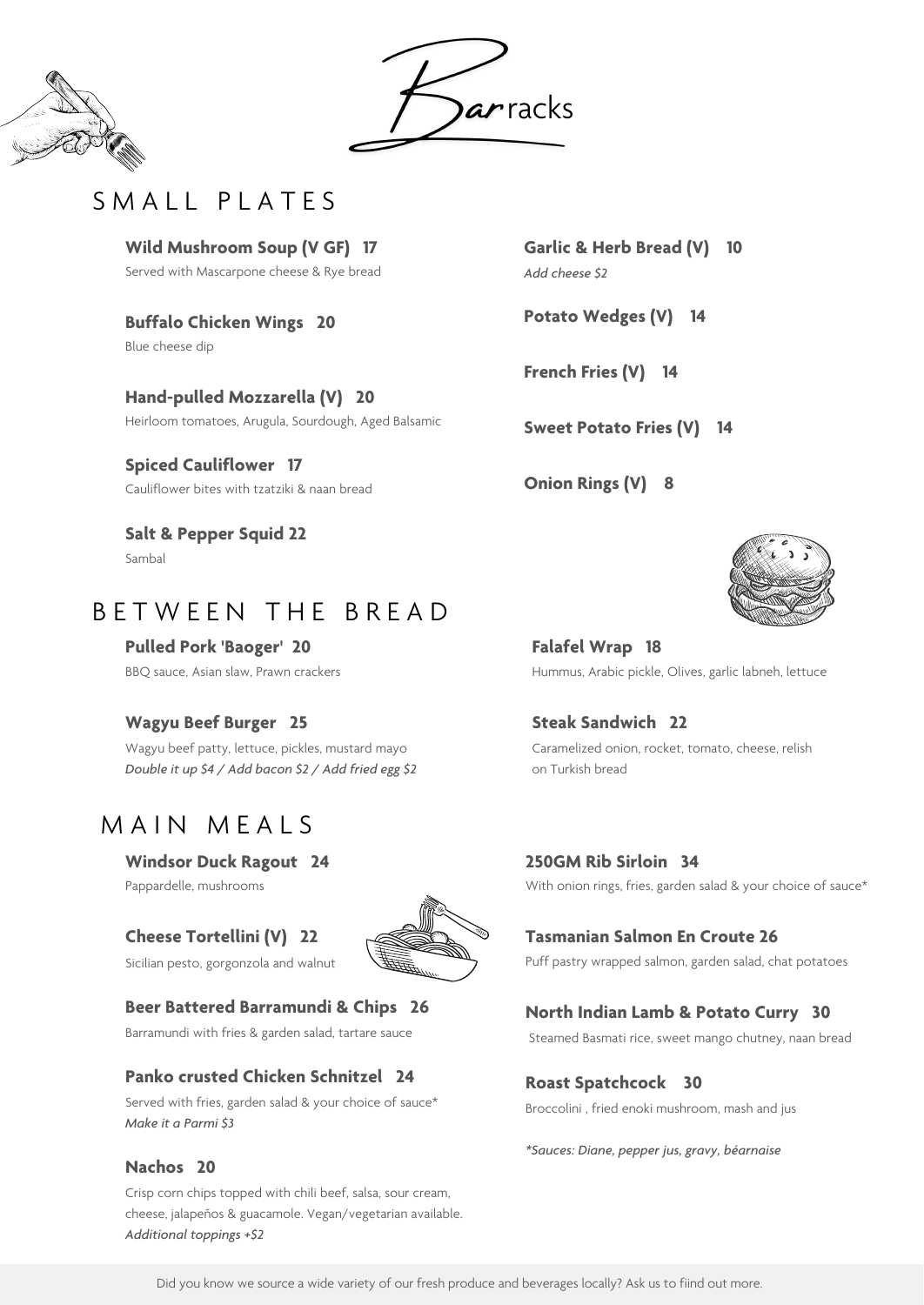#### **Classic Caesar 20**

Cos lettuce, bacon, croutons, caesar dressing & egg *Add avo \$3 / Add chicken \$4.50 / Add smoked salmon \$4.50*

#### **Poke Bowl 22**

Tofu, edamame beans, radish, seaweed salad, brown rice, avocado & kewpie mayo *Add marinated tasmanian salmon \$5*



#### **Goodness Bowl 20**

Vegetable falafel, red quinoa, avocado, pumpkin, broccollini, kale chips, hummus, sliced almonds & lemon dressing *Add chicken \$4.50*

# A SWEET FINISH

**Milo Cheesecake 17** Short-bread crumb



#### **Bilpin Apple Crumble 17**

Rum & raisin gelato

#### **Sticky Date Pudding 17**

Vanilla bean ice cream, bourbon butterscotch sauce

#### **Cheese Plate 25**

Cheddar, blue & brie with quince paste, dried fruit & crackers

# **Chicken Tenders 14**

Two crumbed chicken tenders with fries

#### **Fish & Chips 14**

Battered barramundi with fries



**Spaghetti Bolognese 14**

With garlic bread

**Cheeseburger 14**

Beef patty, cheese & tomato on a toasted bun with fries

### **Ham, Tomato & Cheese Toastie 14**

**Margherita (V) 20** Mozzarella & Basil

## **Quattro-Formaggi (V) 22**

Mozzarella, scamorza, parmesan & blue cheese

*Gluten free base available +\$2*

arracks





With fries *All come with vanilla ice cream & choice of topping*

**Meatlovers 25** Pepperoni, bacon, ham, chicken gremolata sausage, Scamorza

### **Vegetarian Supreme (V) 22**

Mushroom, capsicum, olives, artichoke, tomato

# LIGHT & HEALTHY LITTLE ONES

### **Are you an IHG Rewards Club Member?**



Let us know and you'll receive a 10% discount on your Food & Beverage!

### **Dietary requirements or questions?** Let one of our friendly attendants know and we can assist you the best we can.

This bar has a rich culture in colonial history, read the plaque above the fire place for the full story.